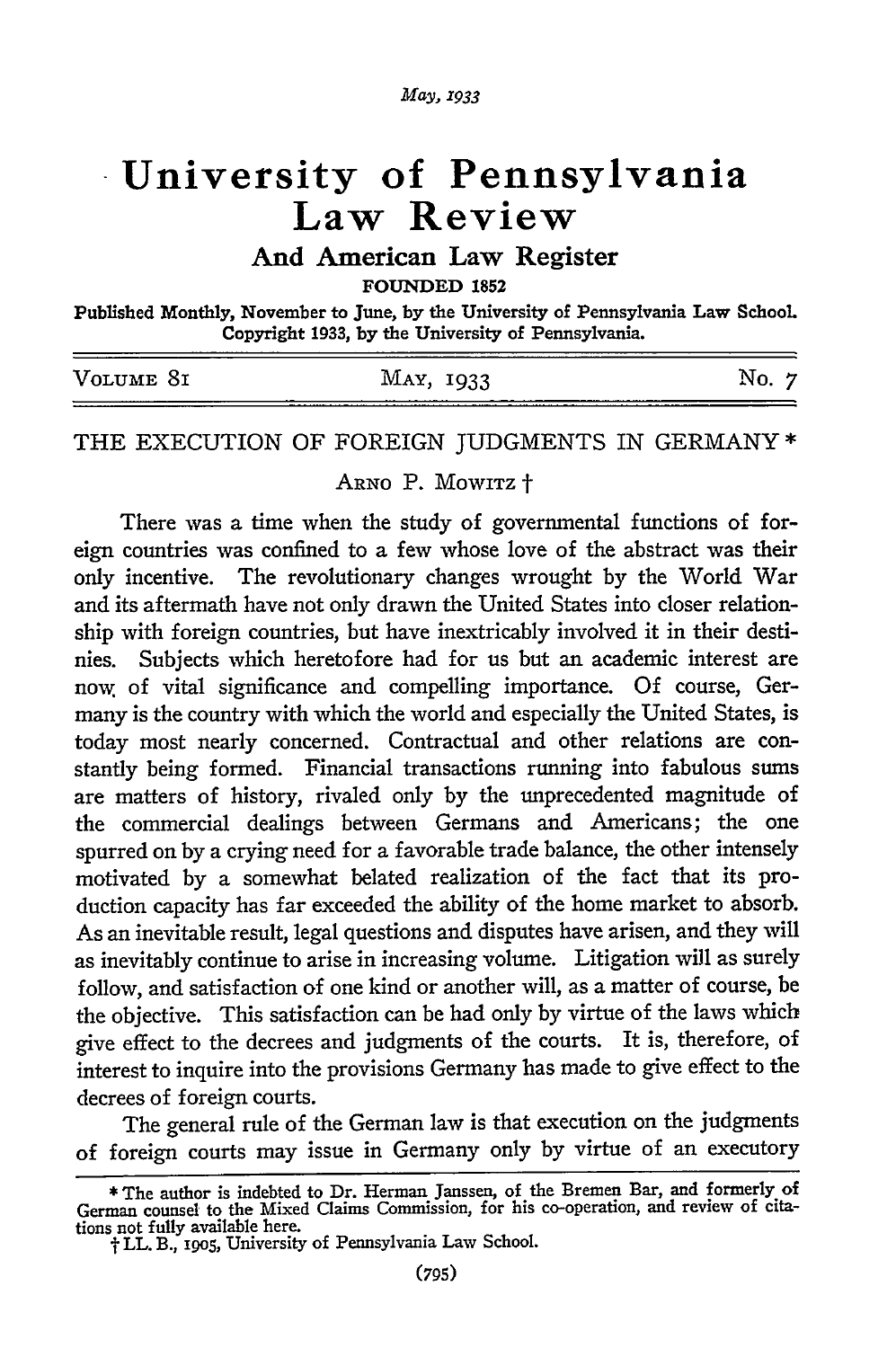decree of a German court; **1** further, that this executory decree may not issue if the foreign judgment violates any one of five certain provisions of the Code of Civil Procedure.<sup>2</sup>

This general rule is not, however, without exceptions. These exceptions, from the standpoint of the American practitioner, are, however, of very limited application, and will therefore be but briefly referred to. By the terms of the Treaty of Versailles **3** the judgments of the courts of the Allied and Associated Powers "in all cases which, under the present Treaty, they are competent to decide" shall be recognized in Germany without the necessity of an executory decree.<sup>4</sup> At least four groups or classes of cases are affected by this exception,5 but only one of them **6** is of any practical interest to the American lawyer. This group embraces judgments based on contracts "concluded before the coming into force" of the Treaty of Versailles. The French law **'** gives to its courts an extraordinarily broad competency in matters of litigation between its own nationals and those of other countries, and only in the light of this competency can one understand why some of these exceptions were imposed.

By the terms of the Treaty of Berlin 8 the United States adopted, *inter alia,* Articles **302** and 304 of Part Ten of the Treaty of Versailles. Very likely, therefore, the limitation of time for the conclusion of contracts as contained in Article 304 of the Treaty of Versailles is extended, as to its nationals, to the time of the coming into force of its Treaty with Germany, *i. e.,* November iith, **1921.**

The question has arisen whether the Mixed Claims Commission is to be regarded as a Mixed Arbitral Tribunal within the meaning of Article 304 of the Treaty of Versailles. I think not. The primary purpose of the charter **9** of the Mixed Claims Commission is to determine the liability of Germany as a government, not that of her nationals as individuals, even though in the process the rights of individuals may incidentally become adjudicated. One German Court **10** apparently inclined to the affirmative, but the contrary view is not without support, and once the question is squarely raised, the weight of opinion will probably be found to favor the negative.

Art. r4, CODE CIVIL.

0Agreement of Aug. **1o, 1922.**

**20** *Ct.* of App. at Frankfurt a/M (June 4, **1924)** Juristische Wochenschrift **1925, P. 1304;** see also RG. (German Federal Supreme Court), (Jan. 6, 1925) Vol. 109, 387.

**<sup>&#</sup>x27;ZIVILPROZESSORDNUNG, or CODE OF** CIVIL **PROCEDURE** (ZPO), **pars. 722-23.**

ZPO, par. **328.**

TREATIES, CONVENTIONS, **Erc.,** BTWVEEN **THE** UNITED **STATES AND** OTHER POWERS, Vol. **llI,** 3329.

<sup>&#</sup>x27;TREATY OF **VERsAI.LEs,** art. **302,** § **I.**

*<sup>51</sup>d.,* art. **296,** annex par. I6; art. **3oob;** art. 304b; art. **310.**

*<sup>8</sup> Id.,* art. 304b, **§2.**

*Op.* cit. *mtpra* note 3, ratified Nov. **Ii, 1921.**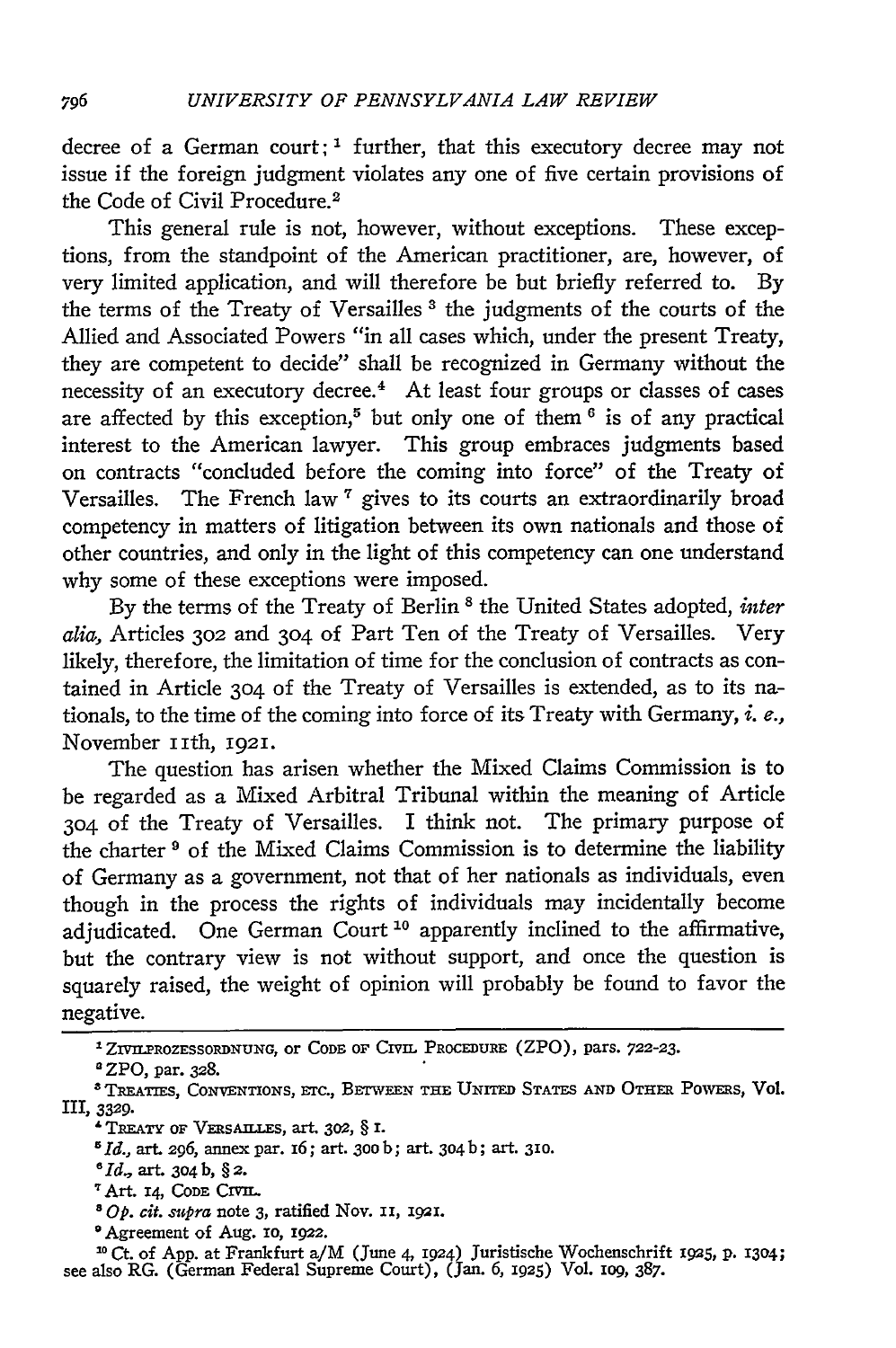All judgments coming within the exception are executed through one court, that of Landgericht I of Berlin, as provided by a German law passed on October io, 192o. This enabling act was passed more than a year prior to the ratification of the Treaty of Berlin; whether its effect would be construed to extend to the provisions of that later Treaty remains to be decided.

There is but one other group of judgments to be considered as a possible exception to the general rule. It is said that judgments merely declaratory in their nature, judgments in divorce, presented to correct a marriage record, judgments pleaded in bar as *res judicata,* and the like, require no decree of execution.<sup>11</sup> The available data on this phase of the German law touching our subject favor the conclusion that these are not really exceptions, but merely call for a slightly different treatment in putting them into effect. It is true that they do not require execution in the broader and generally accepted understanding of that term, but one may hardly assume that a foreign judgment pleaded in bar, or a foreign decree in divorce offered to deprive the German spouse of his or her marital rights, would escape the scrutiny that is provided by the law of Germany in the case of an application for execution on a foreign judgment against property in Germany.

We will now proceed to a consideration of the main subject under discussion.

It has already been pointed out that the issuance of an executory decree is governed by the provisions of the German Code of Civil Procedure, five in number. While only three of them are of major importance to the American lawyer, it will nevertheless be well to take up each of the five in the order in which they appear in the Code.

It is important to note that the Code does not provide that foreign judgments, to be recognized, must comply with these five provisions, but that if a foreign judgment violates any of them, an executory decree may not issue.

**I**

The first of the five provisions stipulates that execution may not issue if the courts of the country to which the foreign court belongs are not competent according to German law.

It will be noted by the language of this provision that it is immaterial whether the particular court out of which the judgment issued was competent or not according to its own or to German law, but that it is sufficient for compliance with this provision if any court in that foreign state would, according to German law, have been competent if the case had been before it.

<sup>&</sup>lt;sup>11</sup> STEIN-JONAS, DIE ZIVILEROZESSORDNUNG FUER DAS DEUTSCHE REICH (14th ed. 1928)<br>notes 1-2 after par. 722; *id.* par. 328, note iv; RG. (March 21, 1902) Vol. 51, 135.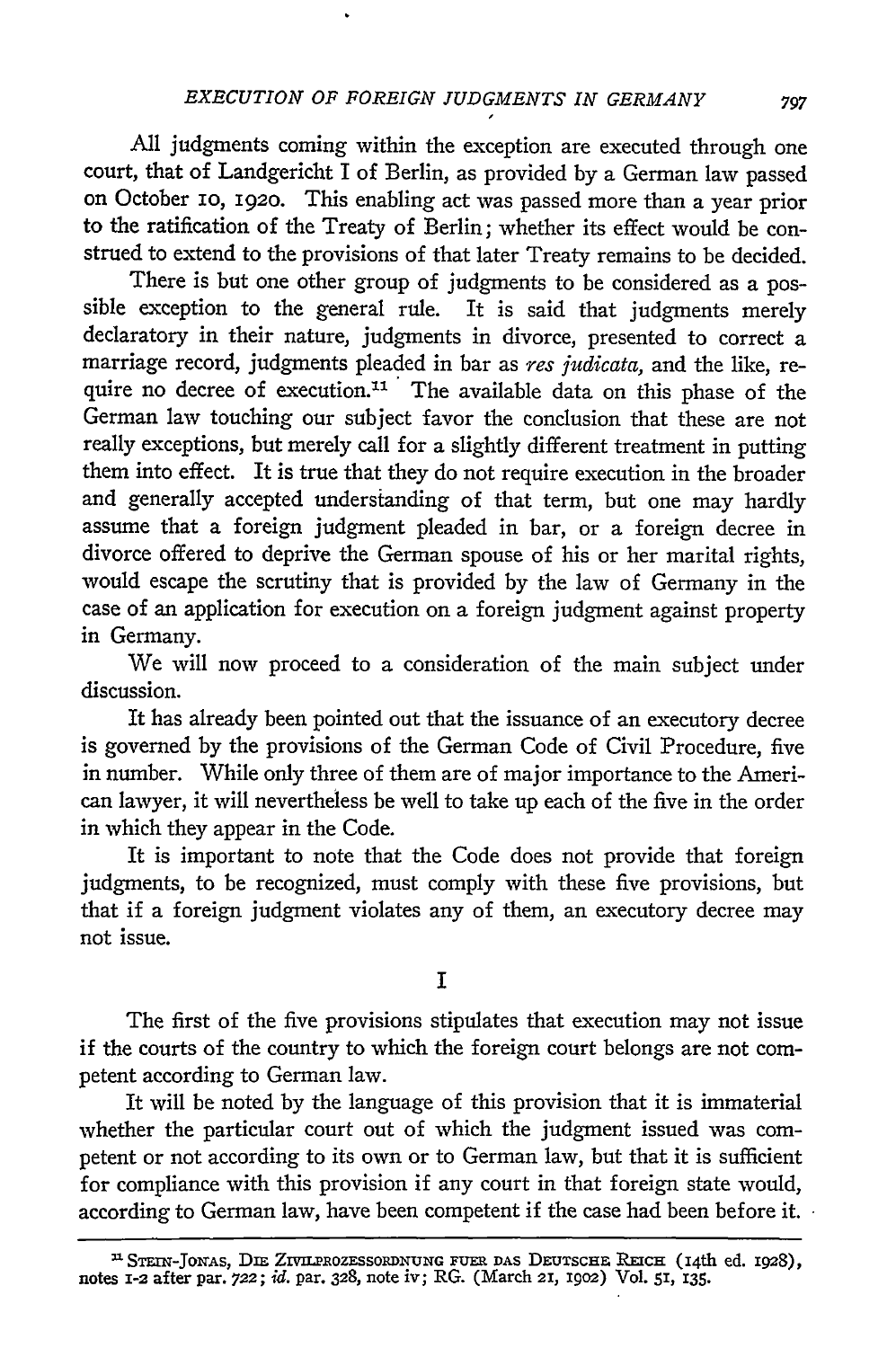Generally speaking, the rules of competency 12 of the courts under German law are much broader than those in our own jurisdictions, and therefore in the vast majority of cases it will be found that, if the court out of which the judgment issued had jurisdiction according to the laws of its own state, the jurisdictional provision of the German law now under consideration has not been violated; i. *e.,* it will survive this first test.

In passing, it may be well to call attention to one striking exception which seems to be rigidly adhered to in the German law. This involves the cases concerning real estate. In these cases the principle *"lex rei sitae"* governs and the court of the district wherein the land is situate has exclusive jurisdiction. It may therefore be concluded that the German courts will not, for instance, recognize the judgment of a foreign court in a matter involving real property situate in Germany, or situate in any country other than the country or state of the court out of which the judgment issued. It is to be noted, on the other hand, that the situs of personal property of the defendant or of the thing sued for, confers jurisdiction in cases of pecuniary claims even though the defendant be absent.

Except in cases involving exclusive jurisdiction, a particular forum may, in certain cases, be established or excluded by agreement.<sup>13</sup>

Another peculiar development of the interpretation of this provision of the Code appears to be that even though a foreign court has wrongfully assumed jurisdiction as shown by the record, evidence may be introduced in the proceedings on execution to show that some other court of that foreign country would have had jurisdiction according to German law, or it may be possible that, even though the judgment as it stands is bad for reasons of incompetency, some rule of German law supporting the local competency of the foreign court or of the courts of that foreign country in general, unknown to our law, may be found. Indeed, it would seem that the test of competency may be made as of the date of the hearing on the application for executory decree.<sup>14</sup> A few cases will serve to illustrate the point.

In an early case **'5** a Vienna merchant had sold goods to a German. The invoice contained the clause "Payable and Suable at Vienna." The Austrian obtained judgment before an Austrian court on the basis of this clause. On an application for execution before a German court the defense was that the mere acceptance of the invoice did not constitute an agreement

<sup>&</sup>lt;sup>12</sup> See pars. 13-40 of ZPO for a summation of the German rules of competency of courts, etc.

<sup>&</sup>lt;sup>28</sup> Pars. 38-40 ZPO, RG. (Jan. 7, 1914) Leipzigers Zeitschrift, 1914, p. 774. See Stenv-JonAs, *op. cit. supra* note **11**, note iv, footnote 37, par. 328 ZPO and citations there found.<br>See also Adolf Baumbach, ZPO—Berlin (6th ed. 1931) par. 328, note 4.

**<sup>14</sup>** RG. (March 21, 1902) Vol. 51, 135. See also RG. (July **25, 198o)** Warneyer Ergaenzungsband, 19o8, p. 55o, No. 678.

*<sup>25</sup> Supra* note 14.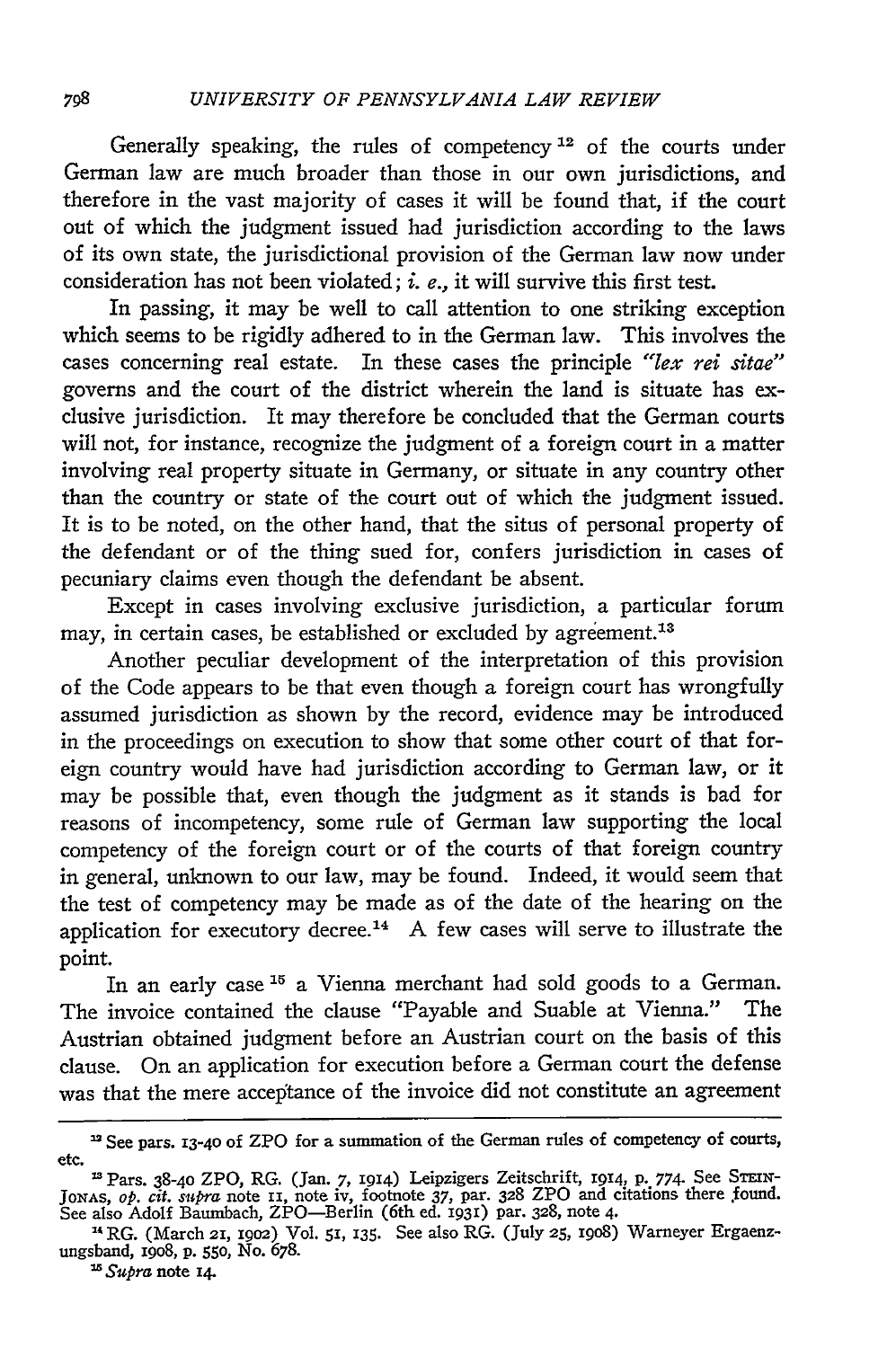fixing the forum. Apparently this defense appealed to the German court, for the Austrian plaintiff introduced evidence to show that the German defendant had personal property within the jurisdiction of the Austrian court. The German court on this showing sustained the competency of the Austrian court. judging from the language of this court, it would appear that even if at the time suit was brought the German defendant had had no property in Austria, if he had it there at the time of the application for executory decree, it will serve to sustain the competency of the foreign court. This may appear to us to be going rather far afield, but I think we will find that the last of the five provisions we are going to consider effectually counteracts any damage that might result therefrom, for as we shall see, unless the foreign jurisdiction goes to the same lengths, it may not benefit by it. In other words, the question of reciprocity bars the way.

As an extension of this principle may be cited the case of the undenied allegation of jurisdictional facts, hence established by default.<sup>16</sup> If, however, the competency does not follow directly from the facts alleged, but does appear otherwise, but not in connection with the legal basis of the suit; in other words, where defendant's silence does not admit them as true, then their mere assertion by plaintiff is not sufficient; he must offer affirmative proof thereof if he would avoid dismissal for lack of jurisdiction in the foreign court.

The policy of the German law under this head may best be summarized by a quotation from a decision of the German Supreme Court.<sup>17</sup>

"The tendency of that provision apparently is to protect the German citizens against being subjected to the jurisdiction of a foreign court according to legal principles other than those in force within the German Empire."

## II

The second provision of the German Code concerns the service of process. Unless process has been served on the German defendant in person through the proper agency, or if he has not voluntarily made himself a party, excepting, of course, cases of exclusive jurisdiction, such as the situs of real property, and those wherein competency is provided for other reason, the foreign judgment will not be recognized.

Following are some of the German rules of service, which must be complied with to avoid conflict with the second requirement of the Code. When the plaintiff's habitation is in the district in which suit is brought, service must be on him, his personal representative, or his general attorney; if his habitation is in Germany, then service must be made through estab-

**<sup>&</sup>quot;** RG. (Jan. **ig,** 1911) Vol. **75, 147.**

<sup>&</sup>quot;RG. (Feb. **20, 1913)** Juristische Wochenschrift, **1913, P. 552,** No. **20.**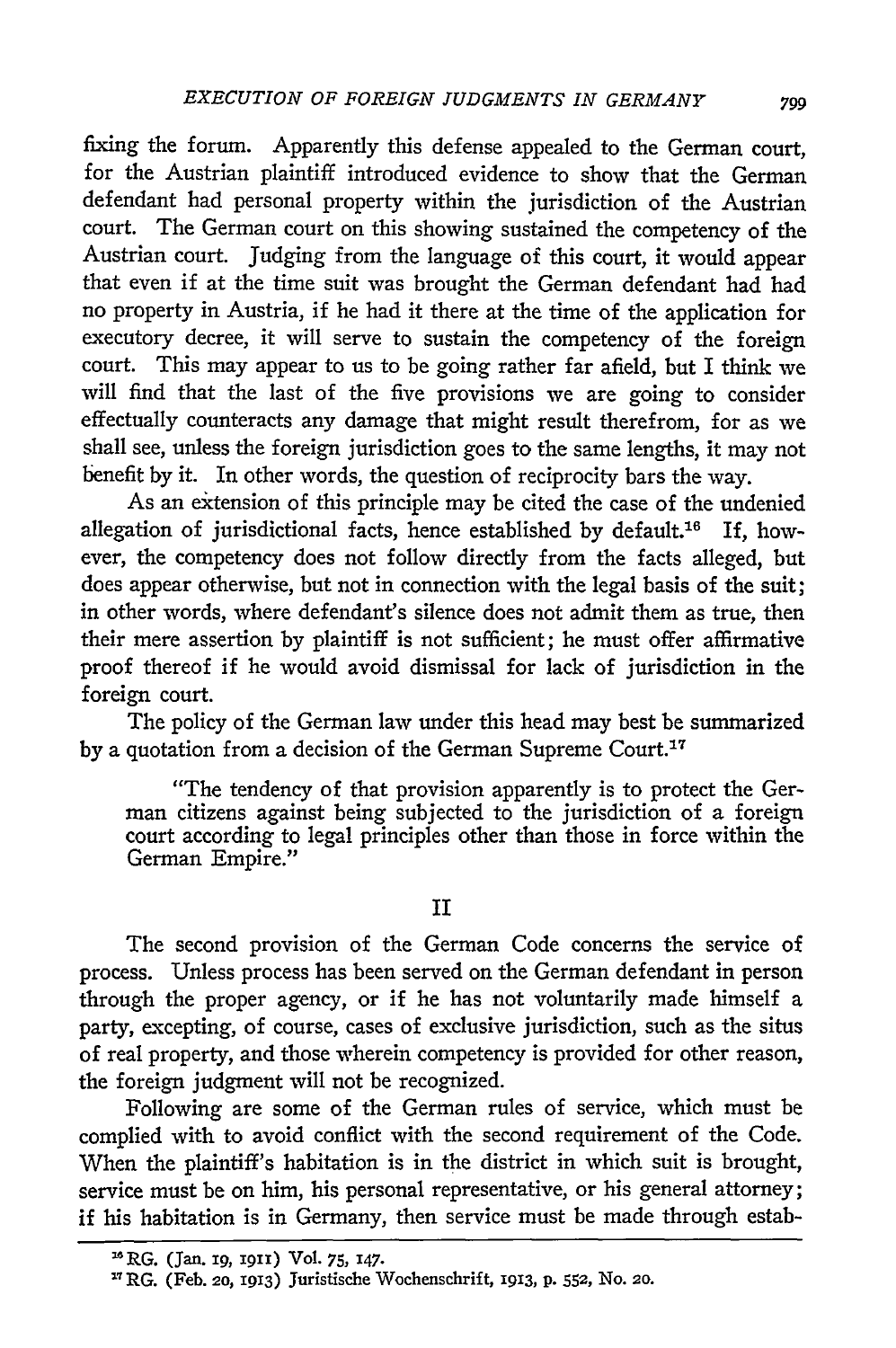lished judicial channels, particularly in the absence of treaty provisions; **"** if in a foreign country, then service must be made on the defendant through German consular agency or a consular court.<sup>19</sup> There has not come to my notice any decision of the higher courts of Germany under this head, and I therefore assume it requires no extended discussion. Service by publication is not helpful to the recognition of a foreign judgment.<sup>20</sup> A defendant makes himself a party by much the same process as prevails here, with at least one notable exception. German courts have held that an appearance to test the jurisdiction of the court, or appearance *de bene esse,* is a voluntary act within the meaning of this provision.<sup>21</sup>

#### **III**

The third provision of the code concerns matters not likely to interfere greatly with the average American judgment. Indeed, the absence of any decisions of the higher courts construing the numerous points provided for under this head would indicate their relative unimportance. The subjects **<sup>22</sup>** involved include the law governing marriage, form of marriage, divorce. which is governed by nationality of husband unless the wife has retained her German nationality, legitimacy of children, also their legitimation and adoption, remarriage where husband, a foreigner, has been declared legally dead, etc. If the foreign judgment contravenes any of the provisions of the law relating to these subjects, to the detriment of a German party, it will be denied recognition by the German courts.

### IV

With the fourth provision of the Code we return to more familiar ground and considerable more clarity. Here we find that the recognition of a foreign judgment is prohibited if such recognition would be  $(a)$  immoral or *(b)* against "the purpose" of a German law.

 $(a)$  The question of what is to be considered as "immoral" within the meaning of this provision has been the subject of numerous court decisions construing the German term of legal immorality. Legal immorality, in substance, has been construed to be whatever is contrary to the general opinion and the actual custom of the people concerning what is morally required and permitted. The recognition of a foreign judgment would be considered immoral, for instance, "if fraud were involved on the part of the winning party in obtaining the judgment", or "if the execution of the

<sup>&</sup>quot;Dist. Ct. Nuernberg (April 21, i89o). Busch's Zeitschrift, Vol. **15, p. 520.**

**<sup>1</sup>**See SmIN-JONAs, *op. cit. supra* note ii, note V after par. 328 ZPO.

RG. (June **23,** 1890) Vol. 26, **130.**

mRG. (April **21,** 189i) Juristische Wochenschrift, i89i, p. **272,** No. 8.

Art. 13, subpars. I & 3; art. *17;* art. 18; art. 22; art. **27** as it relates to art. 13, subpar. I; art. 13, subpar. *2* as it relates to art. *9,* subpar. 3. Introductory Law to German Civil Code.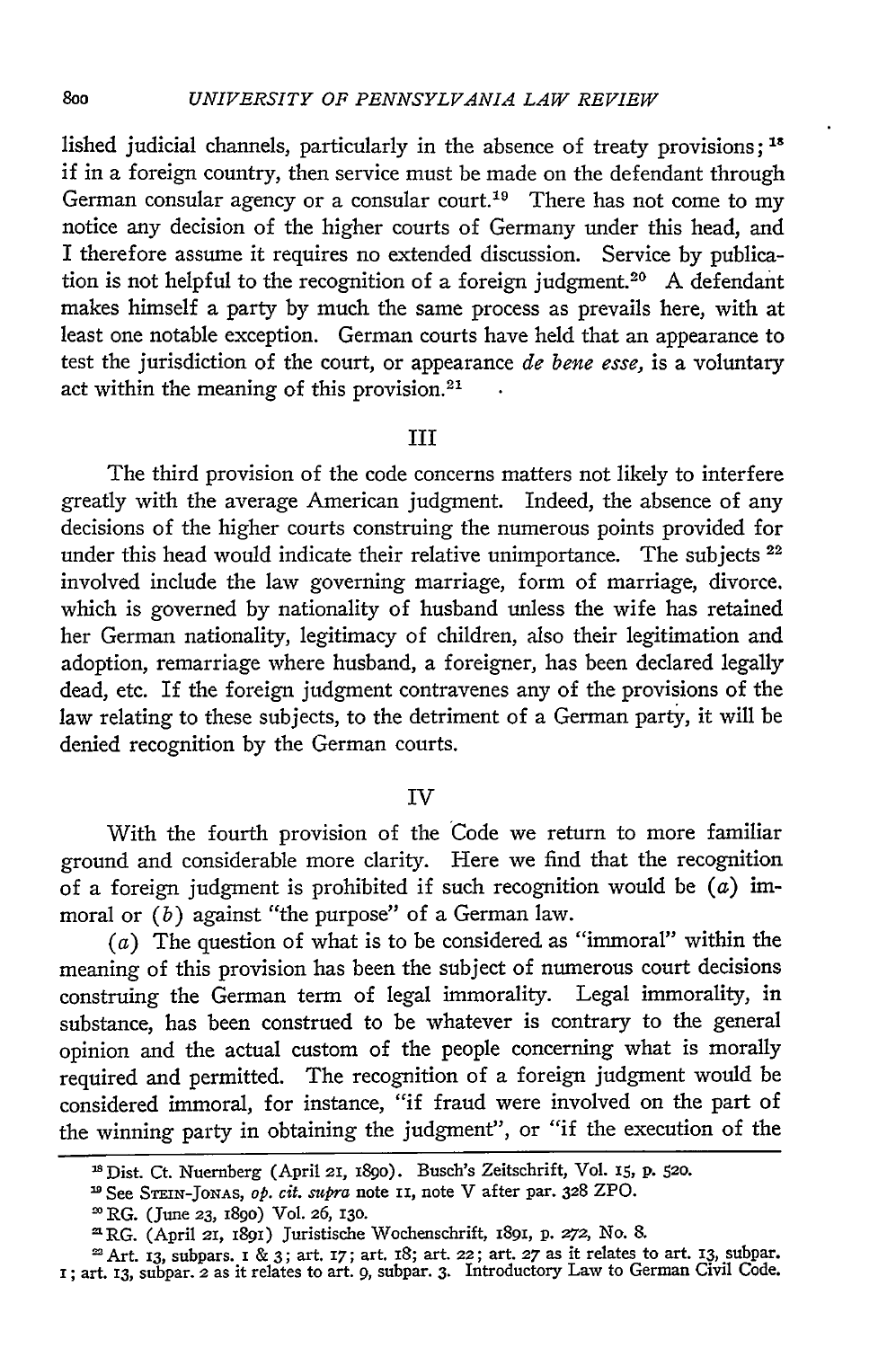judgment would involve an action by the losing party which would be contrary to the standard of morals in Germany."23

*(b)* **A** foreign judgment cannot be enforced in Germany if its recognition would be contrary to the fundamental purpose of a German law, that is, one which purports to sustain certain public, social or economic conditions underlying the public and economic life of Germany.<sup>24</sup>

This provision does not mean that the German court is supposed to enter into a "revision au *fond"* of the foreign judgment. The German court has to consider the judgment as it stands. It cannot retry the case on an opened judgment, nor is it permissible for the plaintiff to establish new facts in order to show that the foreign judge has failed to notice a violation of good morals.25 The construction of this provision by the German courts shows a tendency "to decline the recognition of foreign judgments on this ground only in cases of striking and fundamental discrepancies between German and foreign law."

The Supreme Court<sup>26</sup> has held that an irrevocable power of attorney is not contrary to the policy of a German law (under which a power of attorney cannot be made irrevocable) as it did not involve the legal or economic independence of the individual:

"The legal dignity attributed to a free person is no doubt recognized today under American law just as well as under German law. **.** This has to do with the independence of the person as little as the recognition of the irrevocability of the mandatum in rem suam in the course of the development of Roman law."

In another case the Supreme Court **21** held that the provision of paragraph **25,** subparagraph i of the German Commercial Code does not constitute an indispensable provision of German law. The substance of this provision is that the successor in a business enterprise using the same firm name as his predecessor is liable for the debts of his predecessor contracted under that firm name. According to English law, the successor was not so liable unless he undertakes such liabilities by specific stipulation. Said the Court:

"The provision of Par. **25,** subpar. **i** of the German Commercial Code is only a matter of practicability suited to the usages of commerce in Germany, and, did not have such economic importance that it would demand the exclusion of the application of English law."

**<sup>&#</sup>x27;** See notes to par. **138** German Civil Code.

<sup>2</sup> RG. (Oct. 24, **1892)** Vol. **30,** 122; RG. (March 21, **19o5)** Vol. *6o,* **\_9W;** RG. (May *27,* i91o) Vol. *73,* 366; RG. (June 28, 1918) Vol. 93, 182; RG. (June **25,** 1926) Vol. 114, **171;** RG. (Dec. **14, 1927)** Vol. 119, **263;** RG. (March **5, 1931)** Vol. 132, **193.**

RG. (Oct. **25, 19o9)** Vol. **72,** 126.

RG. (Oct. 24, **1892)** Vol. **30, 122.**

SRG. (March 21, **J905)** Vol. *6O,* **296.**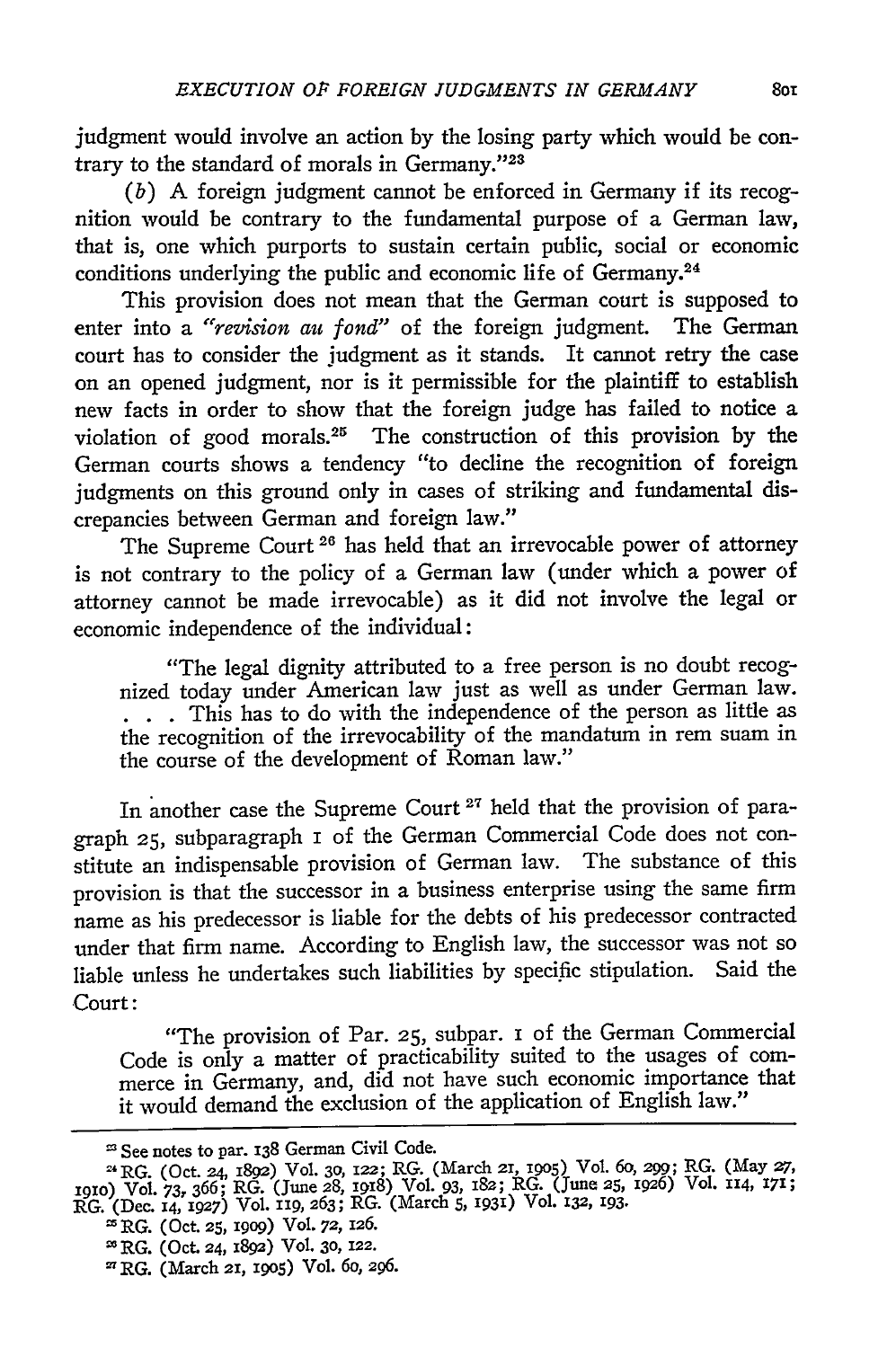**A** similar question was decided by the Supreme Court.2' **A** German firm had brought suit against a Dutch corporation which had a branch office at Berlin, but its seat in Holland, with the request that the Dutch corporation should be forced to furnish bail for an outstanding debt on account of a reduction of the capital stock, as required of a German firm under German law. It was found that this provision was unknown in Dutch law. It was held that the Dutch law was to be applied, and that article **30** of the intro- • ductory law to the German Civil Code prohibiting the application of foreign law, if contradictory to fundamental principles of German law, did not apply in this case since paragraph 289, subparagraph 3 of the German Commercial Code (the paragraph in question in the case cited) is only a provision of practicability and not fundamental.

On the other hand, in a decision of June **28, I918,29** the Supreme Court held that the purpose of the British Trading with the Enemy Act of 1914 was contrary to fundamental principles of German law. I quote from the decisions:

"Now the purpose of the British Trading with the Enemy Act of **1914** is to hit the trade of the enemy and to inflict economic damage not only upon the enemy nationals but also indirectly upon the enemy state. This purpose contravenes materially the principle of German law that the war is carried on only against the enemy state and its military and naval power and not also against its nationals (Vol. 85, page  $376$ )—a principle which is not abrogated through the existence of reprisals which became necessary. It contradicts, furthermore, the inherent purpose of German law to further the well-being of the German Empire. The application of such law would therefore affect the fundamentals of German economic life. It is consequently excluded by Art. **30** of the introductory law of the German Civil Code."

In a decision of December **19, 1922,30** (Vol. io6, page 82) the Supreme Court held it to be a fundamental principle of German law that any debt is subject to the prescription of time, and that a judgment of a foreign court ignoring this principle cannot be recognized.

"It is based upon the conviction that the institution of prescription of time does not merely operate to the advantage of the single debtor but to the public benefit; it is designed to benefit legal peace and legal security by rendering it impossible for the creditor to reappear after a long period of inactivity with claims theretofore unmentioned and thereby to complicate the defense for the debtor at a time when his counter-evidence is obscured."

I have quoted at some length from decisions because I deemed the ones referred to of practical application and characteristically illustrative of the point involved.

RG. (May **27, i9iO)** Vol. **73, 366.** RG. (June **28, I98)** Vol. **93, 182.**

**<sup>80</sup> RG.** (Dec. *ig,* 1922) **Vol. IO6,** 82.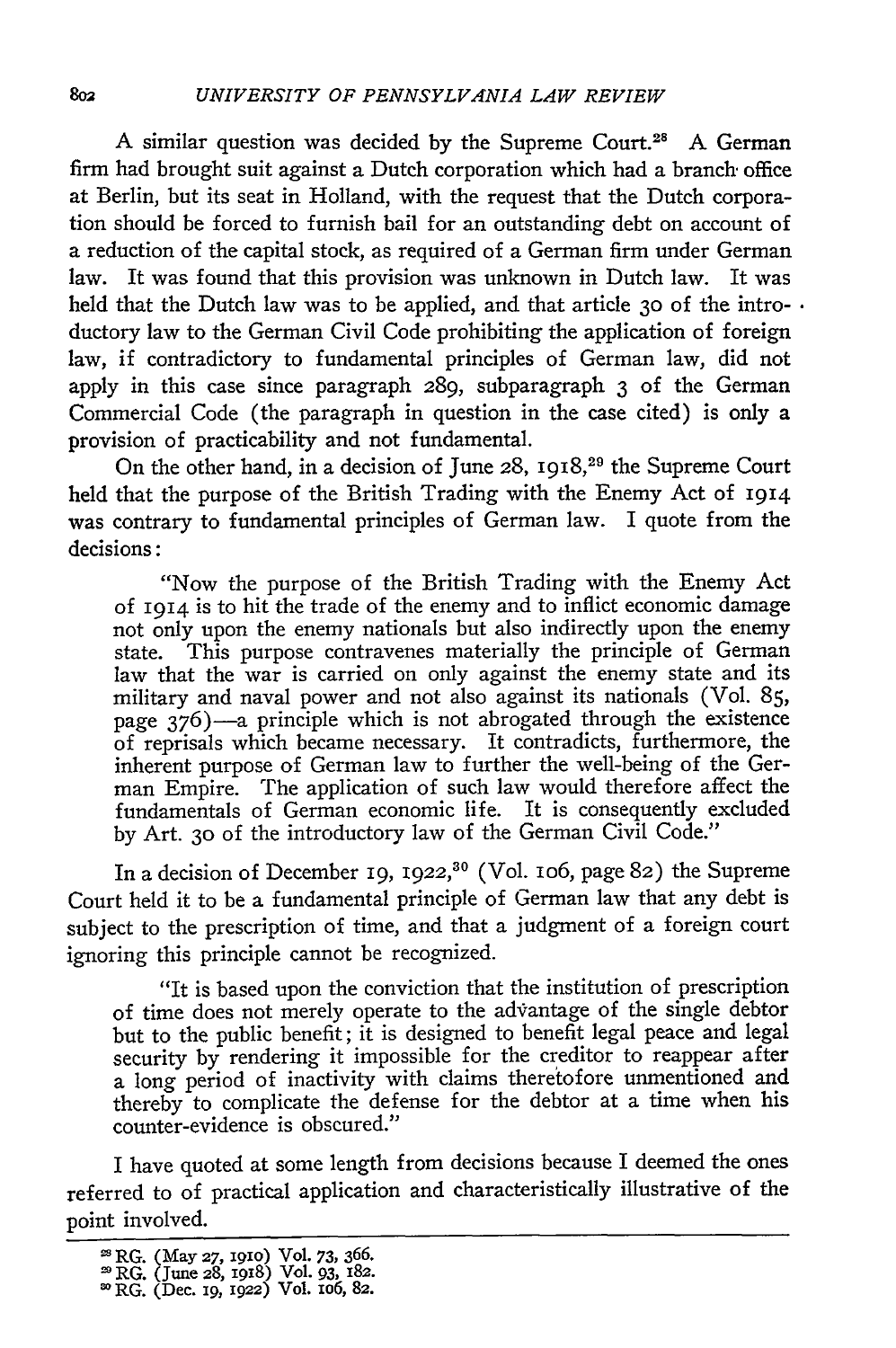The question may arise, whether the foreign plaintiff has any recourse in case execution is denied. Theoretically, it would require a new suit, but perhaps this might be avoided by combining the application for an executory judgment with an alternative count based on the facts, with a request that the court render an interlocutory judgment on the first alternative so that the plaintiff may have an opportunity to develop the merits of his case in the course of the same action and before the same court, provided that this court is competent to pass on the subject matter as such.

#### $\overline{\mathsf{V}}$

We now come to the last, and by far the most important, of the five provisions of the Code. In effect it provides that the recognition of a foreign judgment in Germany is prohibited if reciprocity is not assured (except, perhaps, in some cases where the judgments do not involve a pecuniary claim such as was considered under the head of the second exception to the general rule at the beginning of the discussion; or where no court in Germany was competent according to German laws).

This is an international rule having to do with the comity of nations, on which the recognition of foreign judgments is based. It is known as well in America **3'** as it is in Germany. However, its interpretation **by** the German courts seems to be narrower than its construction **by** the American courts. The attitude of the German courts is being criticized **by** prominent German textbook writers **32** and commentators, who advocate a more liberal view.

Generally speaking, the present status of the German law regarding reciprocity may in part be summarized as follows:

*i.* "The foreign state must recognize German judgments in general at least approximately to the same extent as foreign judgments are recognized in Germany, certainly their execution should not be more difficult." The policy of *prima facie* recognition as announced in *Hilton v. Guyot 33* alone would seem to effectually bar reciprocity.

2. An examination of the merits of the decision must be excluded. A revision au fond must not be permitted.<sup>34</sup>

**3.** The conditions under which German judgments are recognized in the foreign country in question must be based in substance on the same principles which apply in Germany.<sup>35</sup> In other words, the conditions under

<sup>&</sup>lt;sup>at</sup> Hilton, et al. v. Guyot, et al., 159 U. S. 113, 176, 16 Sup. Ct. 139, 148 (1895).

**STEIN-JONAS,** *op.* cit. *stpra* note **II,** note VIII-A to par. **328** ZPO, criticizing RG. (March 26, *19o9)* Vol. **70,** 435; and RG. (Feb. 8, 1924) Vol. **107,** 311.

*<sup>&#</sup>x27;Supra* note **31.**

<sup>&#</sup>x27;4RG. (May *19,* 1882) Vol. 7, **409.**

m RG. (Feb. **15,** 19O1) Vol. 48, 378; RG. (March **26,** igog) Vol. **70,** 438.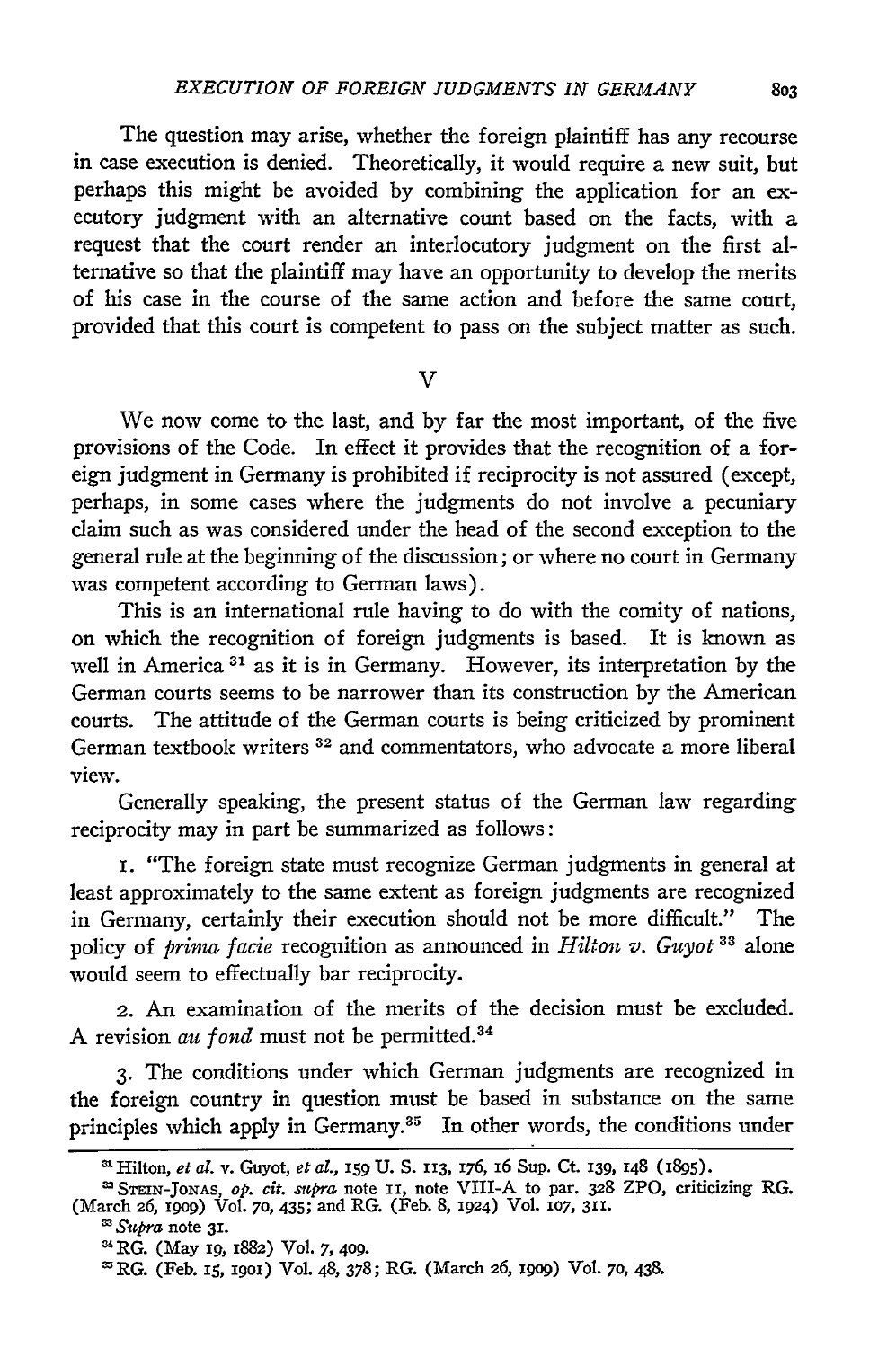which the particular foreign country recognizes German judgments must not be narrower than the conditions applied in Germany, according to the first four provisions of paragraph 328 of the *Zivilprocessordnung.*

If, for instance, the condition for the recognition of a foreign judgment is the actual competency of the German court out of which the judgment issued and that the foreign courts will not recognize the German judgment if it was not competent although some other German court would have been, then the German courts hold that reciprocity is not assured.<sup>36</sup> Furthermore, the German Supreme Court has ruled that reciprocity is not assured if the foreign courts permit German judgments to be attacked on grounds other than those upon which the case can be reopened in Germany, as provided for in Paragraph 580 *et seq.* of the German *ZPO.3 <sup>7</sup>*

4. Reciprocity must be ascertained to exist as an actual matter of fact sustained by consistent practice.<sup>38</sup>

As to reciprocity in general, it would seem that in the absence of a treaty, or of a law in the foreign country, consistently adhered to, or well established practices of the courts of that country **39** or district recognizing German judgments with a liberality agreeable to the German courts, the judgments emanating from that country will find little favor in Germany.

Although some German legal writers and practitioners have assumed that reciprocity was assured between Germany and the United States, the only decision of the German Federal Supreme Court on the question of reciprocity in America to which my attention has been directed is the California case referred to, in which it was held that reciprocity was not assured because

 $(a)$  the California judge would inquire, in a case of a German judgment, whether the particular German court which rendered the judgment was competent and because he therefore would not be satisfied with a finding that another court in Germany would have been competent to pass on the subject-matter; and

*(b)* the requirements under which a case can be reopened in California after final judgment has been rendered are broader than the pertinent requirements of the German Code of Procedure, so that a German judgment

<sup>33</sup> STEIN-JONAS, op. cit. supra note II, par. 328, note VIII; Wittmaack, Recht 1911, 393;<br>Boehm's Zeitschrift XXII, I; Woon, LEGAL RELATIONS OF FORMER ENEMIES AFTER THE<br>TREATY OF BERLIN. See also RG. (Dec. 10, 1926) Vol.

RG. (March 29, 1909) Vol. **70,** 435; RG. (Feb. 8, 1924) Vol. 1O7, 308.

RG. (March 26, io9) Vol. **70,** 435.

<sup>&</sup>lt;sup>88</sup> See the "Florida case"—RG. (March 26, 1909) Vol. 70, 435; RG. (Feb. 8, 1924) Vol. **107**, 308; but see RG. (Dec. 10, 1926) Vol. 115, 103. In this case the Supreme Court held that the findings of the court below on the question, whether or not reciprocity had been established, is no longer final, but is subject to review by the Supreme Court. In that case the RG. conducted a searching inquiry into the customs in a Swiss canton regarding recognitions of German judgments. By the same token a similar procedure undoubtedly would now<br>be followed as to a judgment emanating from a court in the United States. Therefore, to<br>this extent, the above cited "California Case"